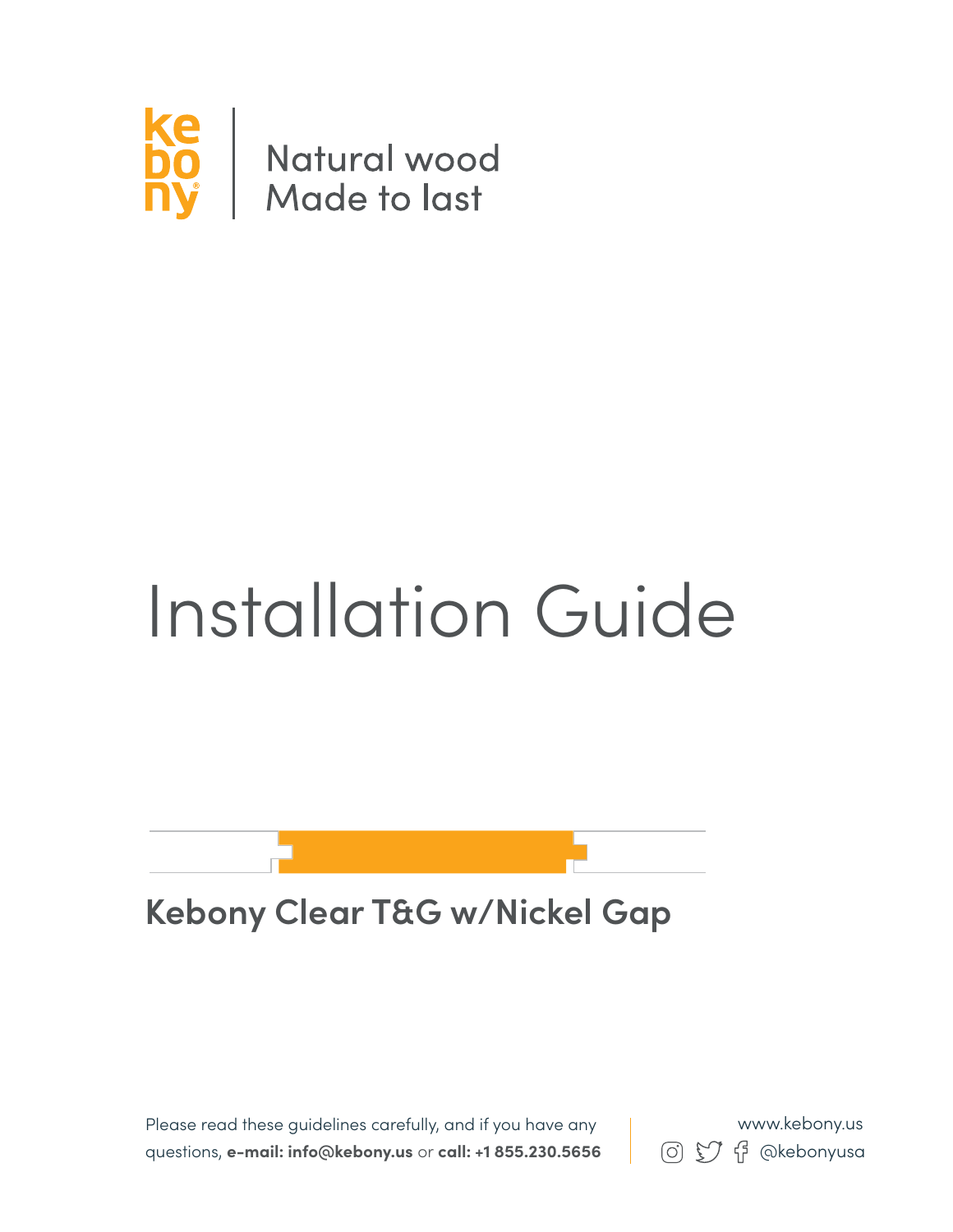## Preparing for Installation

#### **safety guidelines**

Installing Kebony Clear T&G w/Nickel Gap cladding is a construction project, therefore you should wear protective clothing and safety equipment such as, but not limited to, safety glasses, gloves, long sleeves, and a mask, particularly when cutting wood.

The installer is responsible for identifying and following all building codes and construction safety practices. Kebony accepts no liability or responsibility for the improper installation of this product.

Kebony Clear T&G w/Nickel Gap cladding may not be suitable for every application, and it is the sole responsibility of the installer to ensure that this profile is fit for the intended use. Because all installations are unique, it is also the installer's responsibility to determine specific requirements for each siding application.

Kebony recommends that all applications be reviewed by a licensed architect, engineer or local building official before installation.

#### **storage**

Kebony should not be exposed directly to the elements prior to installation. Kebony should be kept covered with a plastic tarp or other waterproof material prior to installation.

#### **prep**

Perform all necessary preparatory work for your specific project, (e.g. building wrap, flashing, window frames, etc.)

**Metal Fixture Considerations:** While stainless steel fixtures are ideal, Kebony can be used with aluminum, enamelled, powder-coated or foiled fixtures without concern for discoloration. However, in some cases surface water runoff from Kebony can result in discoloration of adjacent materials. For example, it could cause black stains on zinc fixtures or polished copper.

Drainage and runoff from galvanized or iron-based fixtures onto Kebony can result in black discoloration of the wood.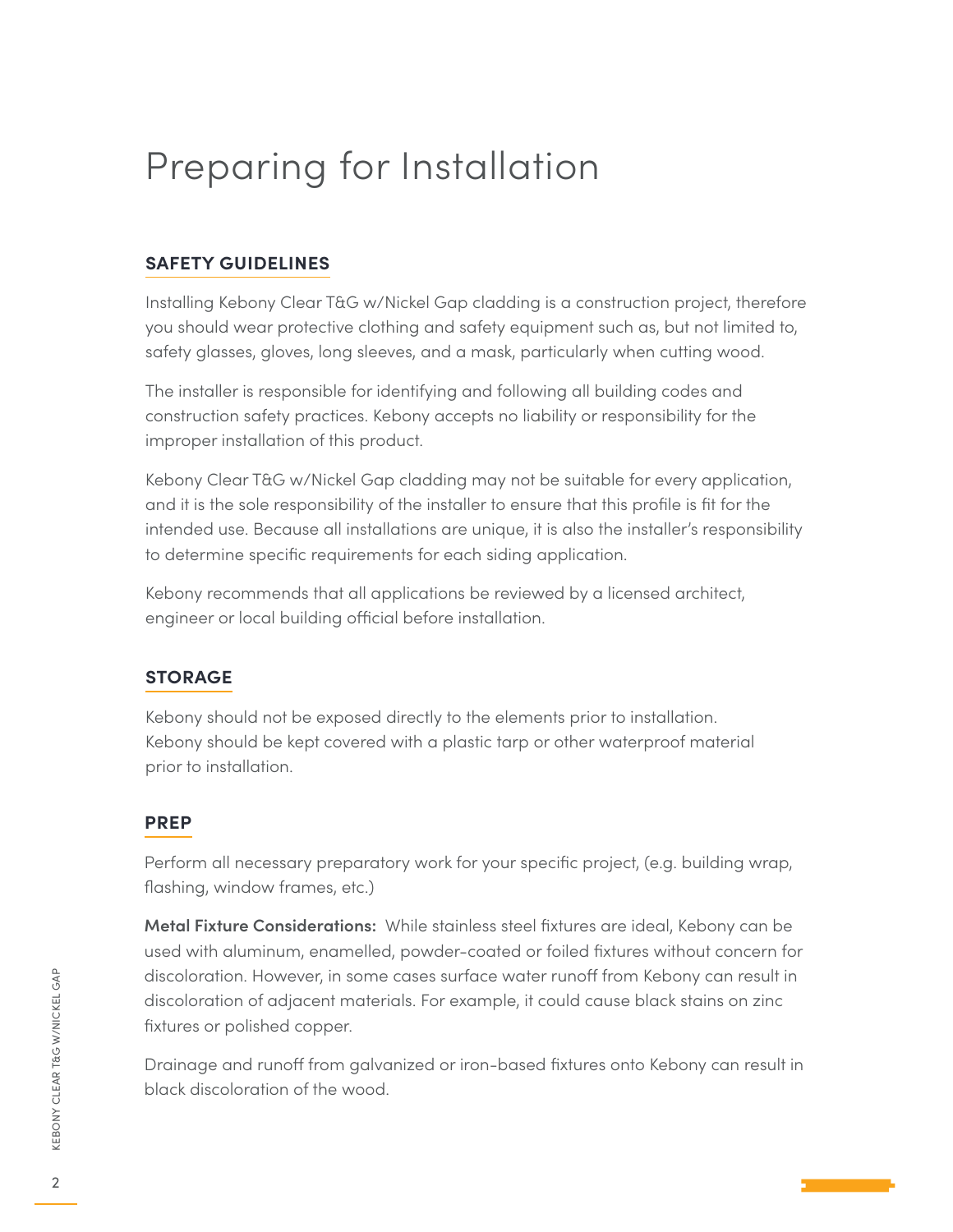#### **recommended tools & equipment**



Electric Saw (Table, Chop etc.)

• With a fine carbide blade



Miter saw



Drill (Cordless or Corded)

• With Carbide Drill Bit for Pre-Drilling



Ladders and/or scaffolding



Rubber Mallet



Level



T-bevel



Hammer Chalkline





Laser Level



Flat pry bar



Utility Knife



Measuring Tape



**ANDIQUE DE LA CONSTRUCCIÓN DE LA CONSTRUCCIÓN DE LA CONSTRUCCIÓN DE LA CONSTRUCCIÓN DE LA CONSTRUCCIÓN DE LA CONSTRUCCIÓN DE LA CONSTRUCCIÓN DE LA CONSTRUCCIÓN DE LA CONSTRUCCIÓN DE LA CONSTRUCCIÓN DE LA CONSTRUCCIÓN DE L** 

Pencil **Trim Head Stainless Steel Screws** (Or Pro Plug® System for Kebony)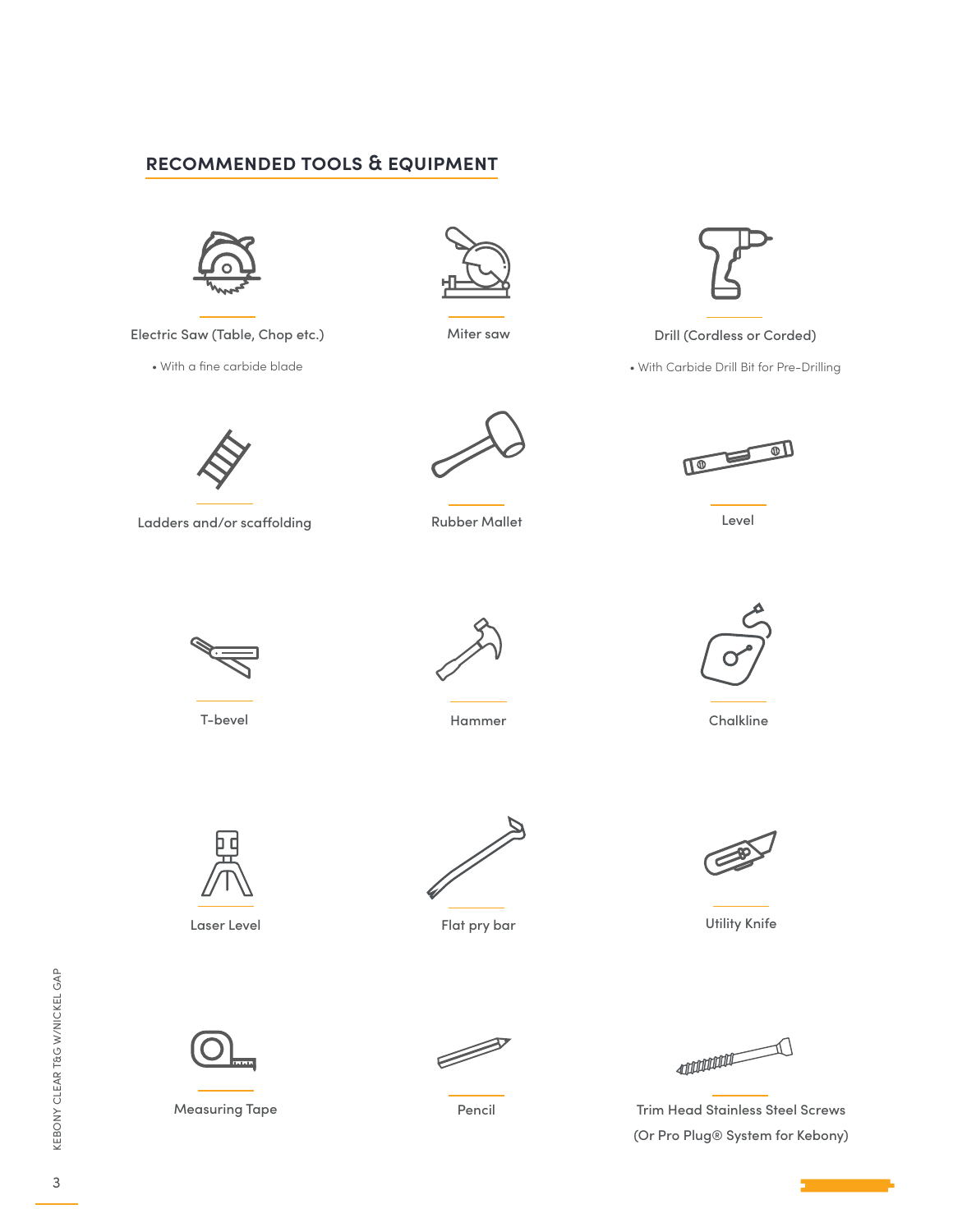#### general installation guidelines

Kebony Clear T&G w/Nickel Gap cladding can be installed horizontally or vertically.

**Ground Clearance:** Allow for 12" clearance above grade.

Fastener type: Use trim head stainless steel screws - all holes should be pre-drilled. Screw head size, length, and grades are to be selected by the installer based on site specifics.

**Face Fastening:** Face fasteners can also be hidden using the Pro Plug® System for Kebony Wood.

**Spans:** Secure the board at each end, and to a maximum 24" span between fasteners.

**Drip-Edge:** To ensure proper drainage, all bottom board edges should be cut on an angle with a drip edge of a minimum of 20 degrees.



**Butt-jointing boards:** When butt-jointing Kebony cladding, cut the end joints at 45 degree angles to form an overlapping joint (Scarf Joint). This is particularly important for vertical installation. Ensure joints meet on studs, blocking or furring strips. For vertical applications, the joint cut should slope downward from the back towards the front.



Do not pre-drill or fasten Kebony within 1" of the edge.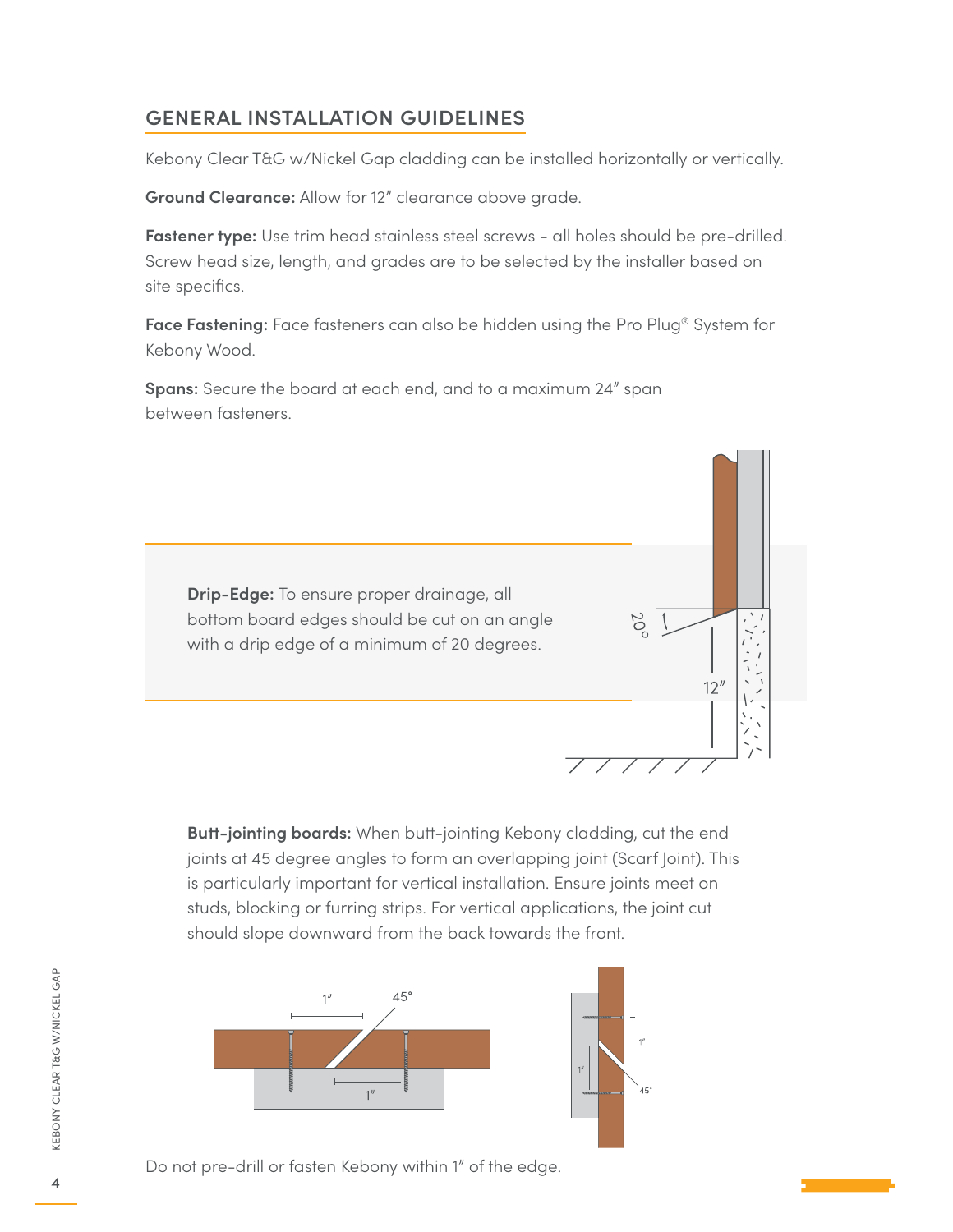#### **horizontal applications**

Kebony Clear T&G w/Nickel Gap should be installed in a rainscreen configuration to create an air gap between the cladding and house wrap. You can do so in one of two ways.

You can use furring strips at least 1/4" thick and 2" wide. Furring strips should be no more than 24" on center.

**B** You can use a ventilated underlayment or drainage mat system. When using this option, Kebony cladding should be attached to the studs. Studs should be placed no more than 24" on center.

Begin at the bottom and work up. Set a level line across all walls using a conventional or laser level. Face the grooved edge downward.



With the first bottom board, pre-drill and face fasten the lower half of the board. When face fastening Kebony, you may use the optional Starborn Pro Plug® System for Kebony to hide the screws. Do not pre-drill or fasten Kebony within 1" of the edge.





**3**

**A**

**2**

Next, pre-drill at a 45 degree angle in the corner of the tongue. Secure the board with a trim head screw.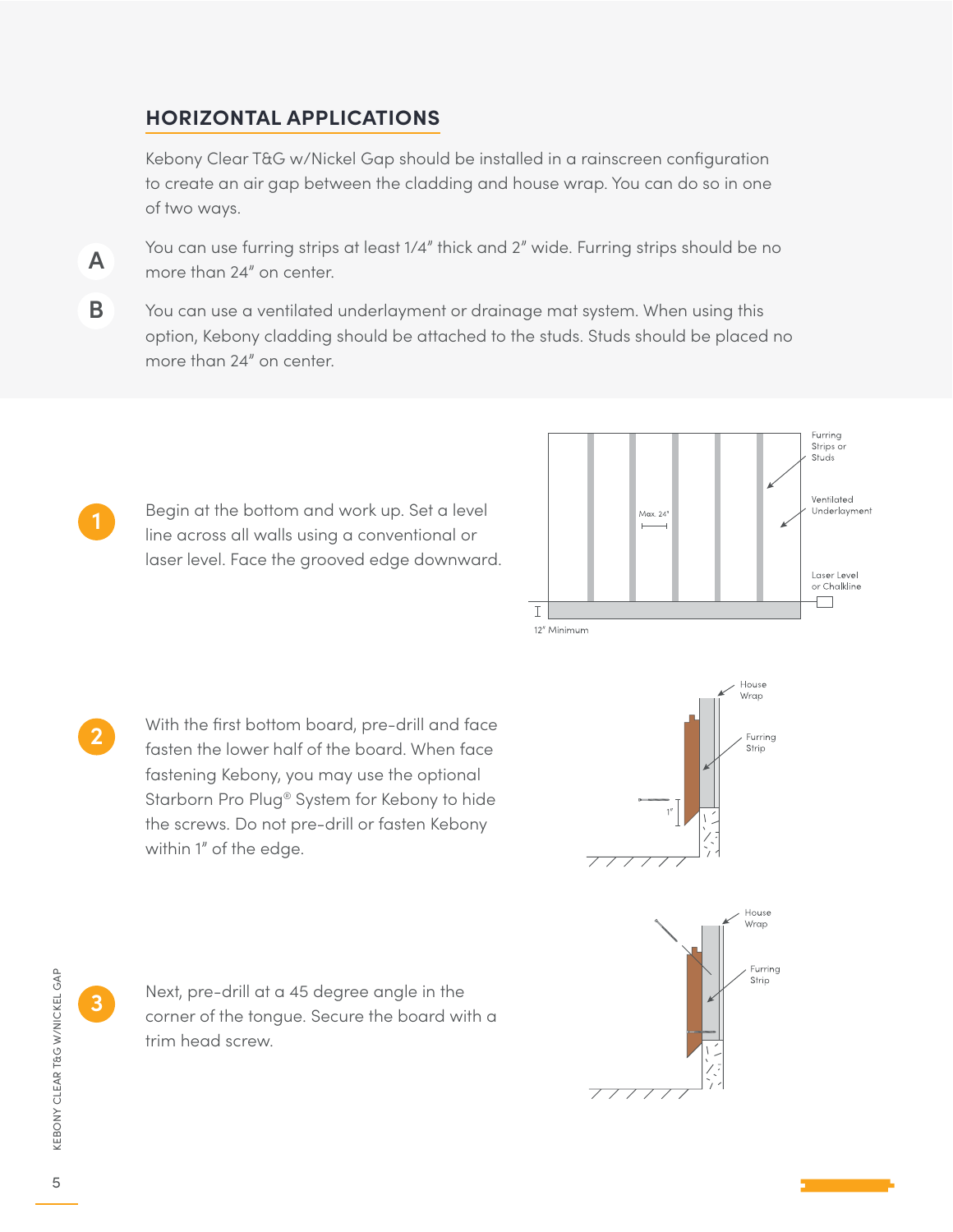Measure and cut your next board to length. Align the tongue with the groove and tap the board in place using a rubber mallet, allowing for the nickel gap. Secure the board by repeating Step 3.

NOTE: Use a piece of scrap wood between the rubber mallet and the cladding to keep from damaging the tongue.





Aside from the first and last boards, which require face-fastening, Kebony Clear T&G w/ Nickel Gap cladding can be blind-fastened with one fastener through the corner of each tongue.

**6**

**5**

**4**

Top board(s) at the roofline may need to be custom cut. If the top is horizontal, the top board may need to be ripped to width and should also be face fastened. If the roofline has a slope, multiple boards will likely have to be cut at angles on the end(s). Various tools are available to help determine the angle.

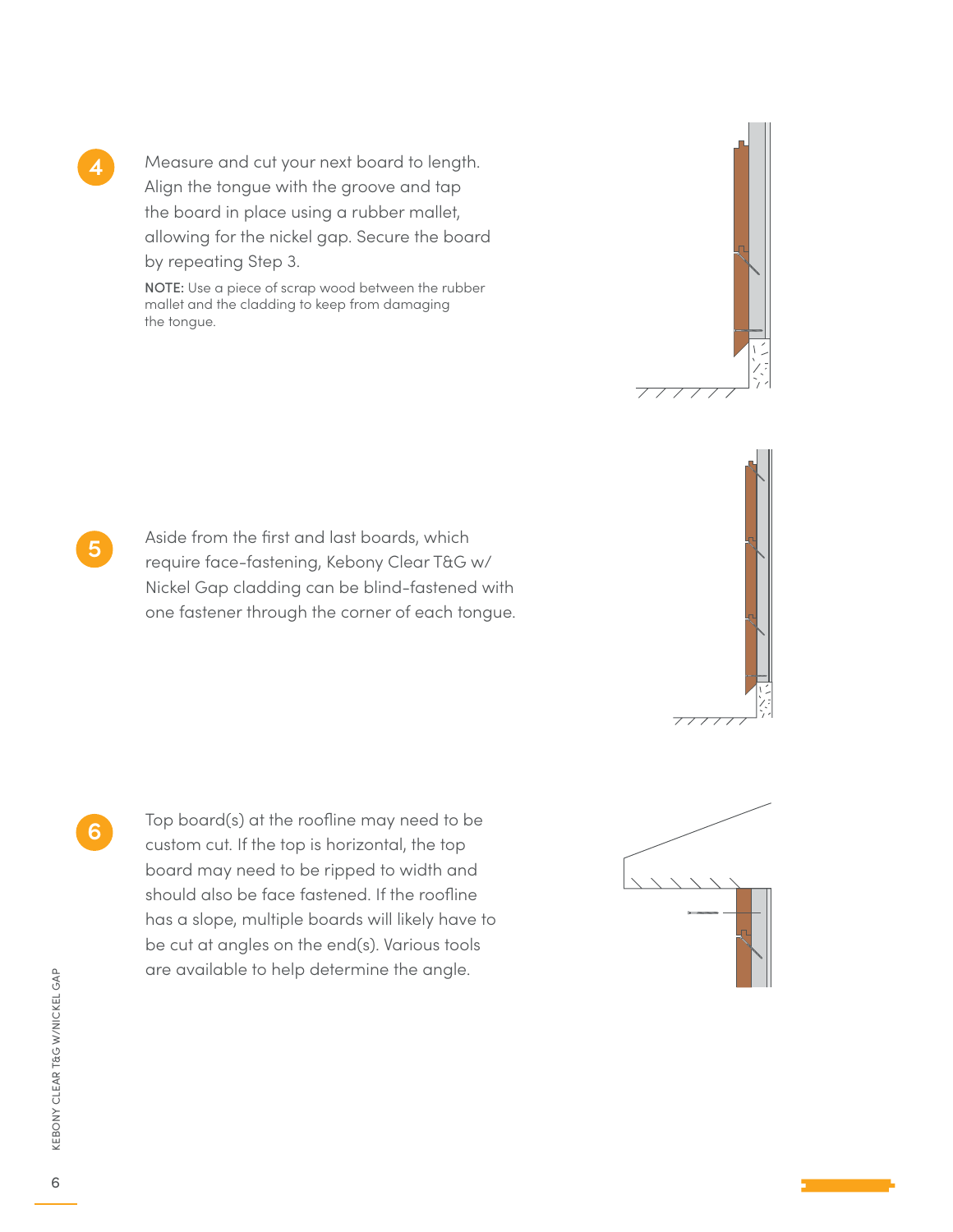#### **vertical applications**

Kebony Clear T&G w/Nickel Gap should be installed in a rainscreen configuration to create an air gap between the cladding and house wrap. You can do so in one of two ways.

You can use furring strips at least 1/4" thick and 2" wide. Furring strips should be placed at a 15-45 degree angle for drainage no more than 24" on center. **A**

You can use a ventilated underlayment or drainage mat system. When using this option, Kebony cladding should be attached to the studs. Studs should be placed no more than 24" on center. **B**

Start at one corner with the grooved edge toward the adjacent wall. Use a level to ensure the first board is installed plumb. The grooved edge may need to be trimmed to ensure a flush fit.



Corners details are the choice of the architect and project owner. There are many options including, but not limited to, mitered corners, corner boards, trim boards, flush, beveled, lap, etc.

KEBONY CLEAR T&G W/NICKEL GAP

KEBONY CLEAR T&G W/NICKEL GAP

**2**

**1**

With the first board, pre-drill and face fasten the half of the board closest to the edge. When face fastening Kebony, you may use the optional Starborn Pro Plug® System for Kebony to hide the screws.